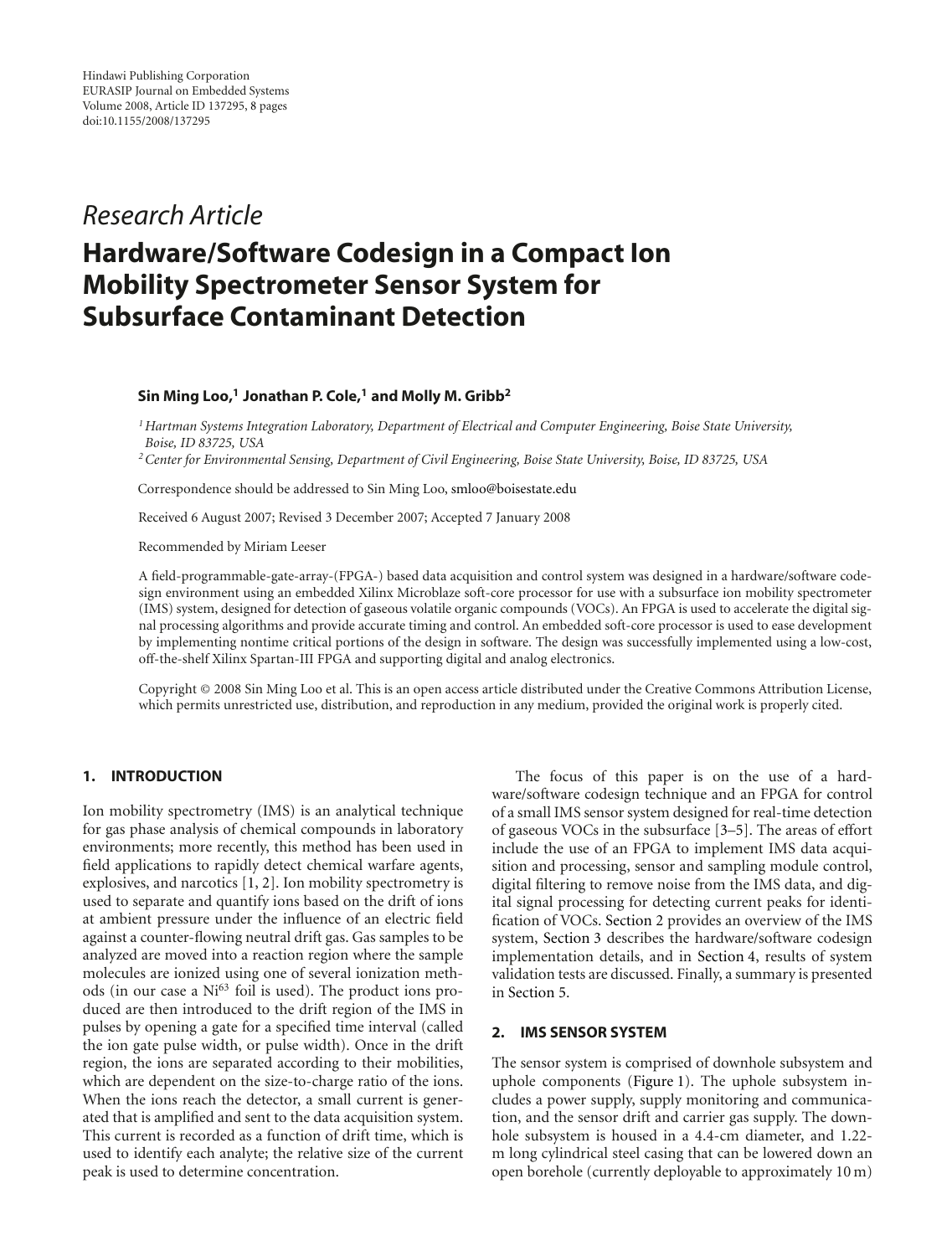

Figure 1: IMS hardware/software system block diagram.

or inserted into the soil using telescopic drilling techniques (Figure 2). The downhole subsystem includes the sampling module (used to draw in gaseous samples from the soil for introduction to the sensor), IMS sensor, preamplifier, high voltage power supply, power manager, and an FPGA responsible for communication, control, and data acquisition and processing. During the prototyping stage, the FPGA is placed uphole, but will ultimately reside with the downhole components. A compact Spartan-III FPGA board has been designed to be inserted into the IMS probe housing as shown in Figure 2.

## **3. IMS HARDWARE/SOFTWARE CODESIGN**

Previously, an embedded data acquisition (DA) system using a Microchip PIC18F452 microcontroller (PIC) was used for IMS system control [6, 7]. The PIC-based DA system provided a small, low-cost, and low-power solution capable of meeting the needs of the system. The DA system took advantage of the resources of the PICby using the on-chip analogto-digital conversion (ADC) to digitize the analog signal provided by the IMS and the on-chip memory to store the data. However, the PIC-based DA system had many limitations, including limited memory (1536 bytes), low-sampling rate (10 kHz) and resolution (10-bit) ADC, only 24 digital inputs/outputs (I/Os), and lack of digital signal processing (DSP) power. These limitations led to very limited research growth potential for the IMS system. When the DA requirements were re-evaluated, three of the most important criteria identified were performance, accurate timing control, and expandability.

To overcome some of the limitations of PIC microcontroller, a low-cost Xilinx Spartan-III FPGA was chosen to be the main processing element of the IMS sensor system. The FPGA provides a high degree of flexibility and scalability, good high speed (DSP) performance, and a larger number of I/O pins (over 200 I/Os). Flexibility in the IMS system was a high priority, since neither the IMS sensor nor the system itself had been fully optimized. The high performance FPGA DSP allows for upgrades and higher-order digital filtering techniques that can help improve the signal-to-noise ratio (SNR) and, therefore, the resolving power of the sensor.

## *3.1. IMS control stages*

The process of controlling the IMS sensor system can be divided into the following five control stages: *initialization*, *sampling*, *data acquisition*, *postprocessing*, and *data transmission*. In the initialization stage, the drift and carrier gas flow rates are measured and if they are out of their desired operating ranges, they are adjusted accordingly. In addition, the ion gate pulse width (PulseWidth) and data scan time (i.e., ScanTime, length of time over which ion currents are collected at the detector) are set. The IMS system is then ready to begin the sampling stage, during which a gaseous sample is extracted from the soil with the sampling module and introduced into the ionization region of the IMS sensor. In the data acquisition stage, the ion gate is cycled open and closed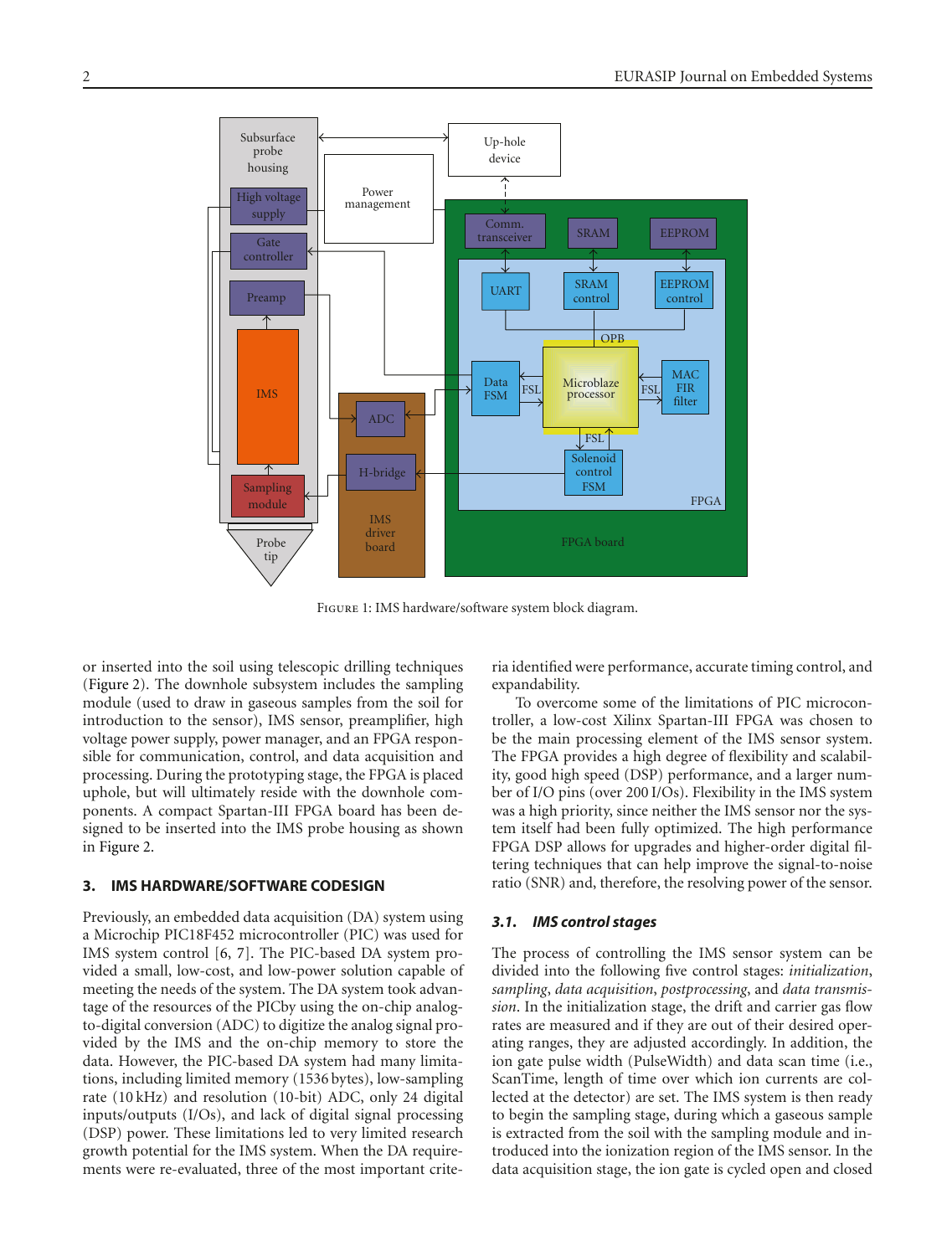

IMS probe housing

Figure 2: IMS sensor with supporting electronics, metal probe housing, Spartan-III Starter Kit FPGA, and computer.

for 200 microsecond intervals (PulseWidth), and ions travel through the drift tube until they strike the detector. The ion currents are amplified, digitized, and stored in memory. This data is collected repeatedly and averaged to eliminate noise. If desired, current data is digitally filtered to further reduce the amount of noise in the data and/or reduce the number of data samples required to represent the signal. Once the data are in memory, the postprocessing stage occurs when further filtering may be applied and peak times and areas are calculated. Once this stage is complete, the data are transmitted to the uphole subsystem.

#### *3.2. Hardware and software control*

The FPGA (along with the necessary external circuitry) must initiate the various IMS control stage transitions, control the ion gate controller and sampling module, collect, amplify, digitize, and process the ion current measurements, perform desired postprocessing of the data (including ion peak calculations for identification and quantification of analytes), and finally, communicate with the uphole subsystem. The roles of the FPGA, the hardware modules that are implemented by the FPGA, and most importantly the Xilinx Microblaze microprocessor, are shown in the IMS system diagram (Figure 1). It is interesting to note that the system control naturally breaks down into hardware (those requiring speed and accurate timing control) and software (postprocessing for rapid algorithm changes/updates). Portions requiring tight timing requirements were implemented with VHDL and interfaced to the Microblaze through fast simplex link (FSL). The overall operation of IMS hardware and software control can be visualized with a task graph with six tasks; see Figure 3 (init: initialization, samp: sampling, da: data acquisition, post: postprocessing, and com: communication). The control is sequential in nature, thus hardware is used where performance and accurate timing are required.

The init task is responsible for checking environmental variables including drift gas flow rates, and receiving parameters from the uphole system. This task has been implemented in C since parsing through a data packet can be done much more easily and efficiently in software. The samp task is implemented in VHDL since accurate timing can be achieved in hardware (by counting clocks). The ionized sample molecules do not move into the drift region until the IMS gate opens during the data acquisition stage (da task). The third task, da, involves opening and closing the IMS gate at discrete intervals (PulseWidth) and allowing groups of ions to travel through the IMS where they eventually strike the collector. This collection process is repeated, and the data is averaged together to eliminate any anomalies. Much of the da task is implemented in VHDL with moderately complex control in C. In the post task, the data can again be filtered digitally (implemented in VHDL) to further remove any noise from the data, and analysis methods can be applied to calculate the peak locations and the area under the peaks, to identify and quantify the compounds present. For example, with peak detection algorithm, the ability to change number of scans that are averaged is extremely important during the research phase of the sensor system development program. Hardware implementations with state machines were used because accurate timing control is critical for some tasks and settings (e.g., InjectTime, ExtractTime, PulseWidth, and ScanTime) of the sensor system. Finally, for the com task, data are passed from the downhole device to the uphole device. Details on the uphole device and the communication protocol have not yet been fully specified. However, it is assumed that communication with the uphole device will be achieved via a communication standard called recommended standard 232 (RS232). This standard was chosen because of its wide use in industry and ease of implementation. Figure 4 contains additional details related to Figure 3.

#### *3.2.1. Control stages transitions*

Transitions between control stages are achieved in the FPGA as a combination of software implemented in C running on an embedded Microblaze soft-core processor, and two separate hardware finite state machines (FSMs) written in VHDL.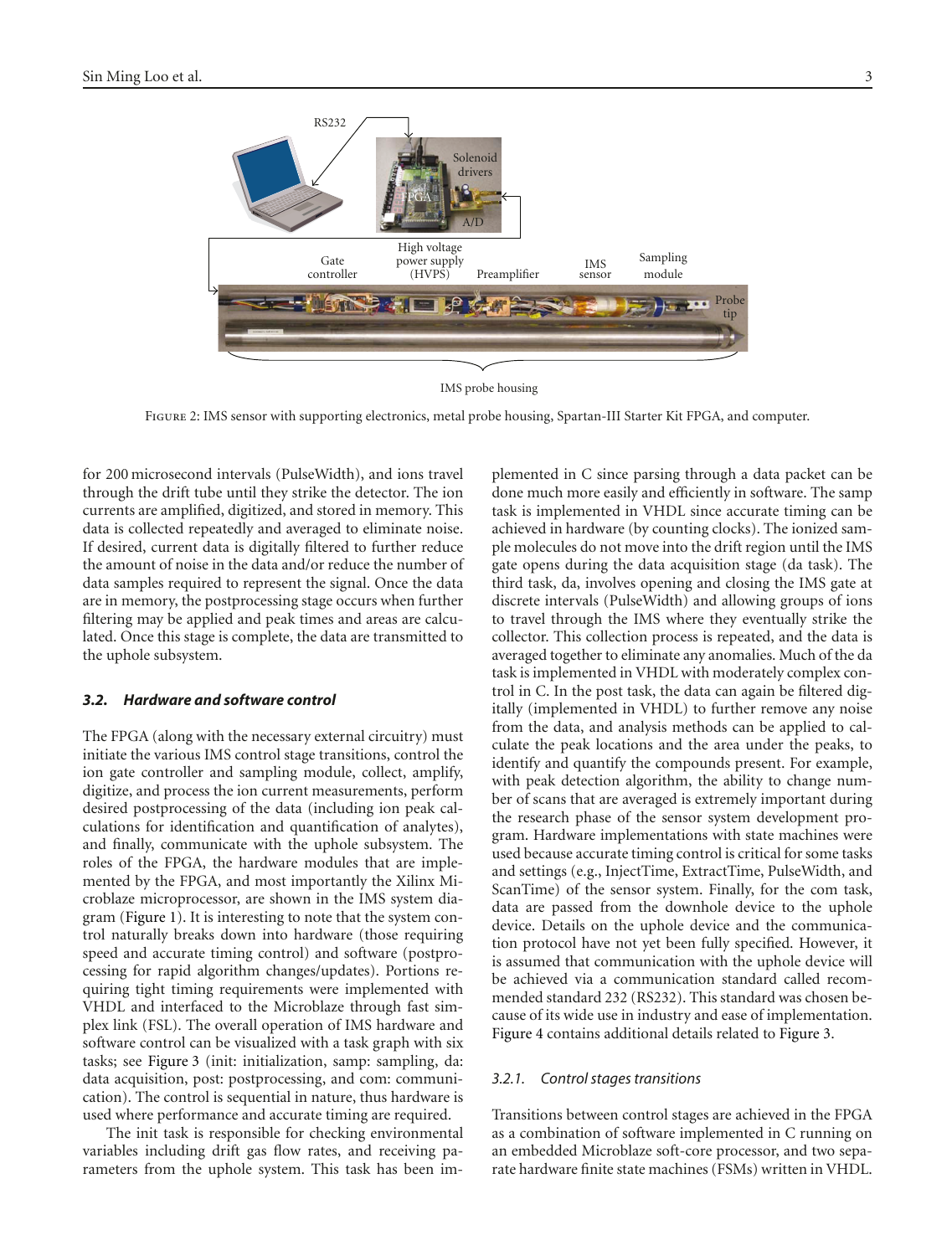

Figure 3: IMS control task graph.

The software control program remains in an idle state until it receives a command from the uphole device. It will then parse out the desired commands and data and begin the IMS sensor data collection by sending commands to the appropriate hardware. Figure 4 shows the flow diagram of the overall control program. Due to the large amount of RAMrequired to store and process the IMS data, the code is designed to run in external 1 Mb static random access memory (SRAM), as opposed to the internal block RAM(BRAM) of the FPGA. The Microblaze controls the SRAMusing an external memory controller (EMC) IP core provided by Xilinx EDK, which attaches to the Microblaze via the on-chip peripheral bus (OPB).

A bootloader is used to run the software control in SRAM. The software control program data is placed in the Xilinx platform flash programmable read only memory (PROM) along with the bit stream that is used to configure the FPGA. The bootloader program runs in BRAM, and during power-up of the system it copies program data from the PROM and places it in SRAM. The bootloader then jumps to the start of the SRAM and executes the program. The bootloader program and the methods used for extracting the data from the PROM are based on a sample design provided by Xilinx [8]. The PROM interface design is shown in Figure 5. The logic in Figure 5 includes clock to the PROM, enable, and initialize signal to indicate start of read. Since XCF02S is a serial PROM, DIN is only one-bit width.

The first hardware FSM (referred to hereafter as the DA FSM) generates the ion gate pulse width (PulseWidth), collects the ion current data from the IMS sensor, and sends it to the Microblaze where it is stored in SRAM. The DA FSMprovides the software control program (running in Microblaze) with new ion current data points as they become available. The DA FSM communicates with Microblaze via two FSL busses, one for sending and the other for receiving data. These high-speed, unidirectional links allow the DA FSM to pass data fast enough for the Microblaze to receive and process it before receiving the next data packet. The FSL also allows the Microblaze to send the FSM a single 32-bit parameter representing the settings for the current IMS test parameters (ScanTime, PulseWidth, etc.), which is decoded by the DA FSM. A state machine diagram of the DA FSM is shown in Figure 6. The state machine uses  $ClkCnt = 9$  to transition to the send pulse state to ensure that the state machine is synchronized properly. The ClkCnt counter is used to generate the ADC clk (which is always running), and checking for ClkCnt = 9 synchronizes the start of the gate pulse with the rising edge of the clock. This also helps ensure that gate pulse width is always the same width by making the gate

pulse starts and stops on the same number of counts every time.

The sampling module FSM controls the timing of the actuation of solenoid valves in the sampling module that extract samples from the soil and then inject them into the IMS ionization region. This FSM also communicates with the Microblaze via two FSL busses. The software control program sends data to the sampling module control FSM as a single 32-bit word representing the extraction and injection sequence for the valves. The FSM stays in IDLE state until a start signal is received. At this time FSM proceeds to extract state and the sample is extracted from the soil. Once enough sample has been extracted, FSM moves to inject state where the sample is introduced to the IMS sensor. A single bit is sent to the Microblaze via FSL when the sampling module FSM has completed its task. A high-level state machine diagram of this FSM is shown in Figure 7.

## *3.2.2. IMS gate controller*

The IMS gate controller is a digital device that controls the flow of ions from the ionization region into the drift region of the IMS sensor. The FPGA interfaces with the gate controller via a single digital signal. When the signal is a digital "low" the IMS gate is closed, and when the signal is a digital "high" the IMS gate is open. A single, brief opening and closing of IMS gate is generated in the FPGA by counting clock cycles using a countup counter, implemented as hardware in the FPGA. A countup counter is designed to increment on every rising edge of a clock. The counter value needed to generate a desired pulse width is equal to the desired ion gate pulse width multiplied by the system clock frequency. The accuracy of the timing is limited only by the frequency of the system clock and the jitter of the signal. Our system clock runs at 75 MHz using a digital clock manager (DCM) module, which makes it possible to generate pulses (PulseWidth) with an accuracy of 13.33 nanoseconds, or the duration of a single clock cycle. If greater accuracy is required, the system clock frequency can be raised using a DCM. The ion gate pulse width is part of the hardware DA FSM and is designed to provide the user with the option of selecting the desired ion gate pulse width. This flexibility was especially valuable during the prototype development stage of the IMS system when the ideal pulse width had not yet been determined.

#### *3.2.3. Sampling module*

The sampling module extracts a volume of gas samples from the soil to be introduced to the IMS sensor for analysis using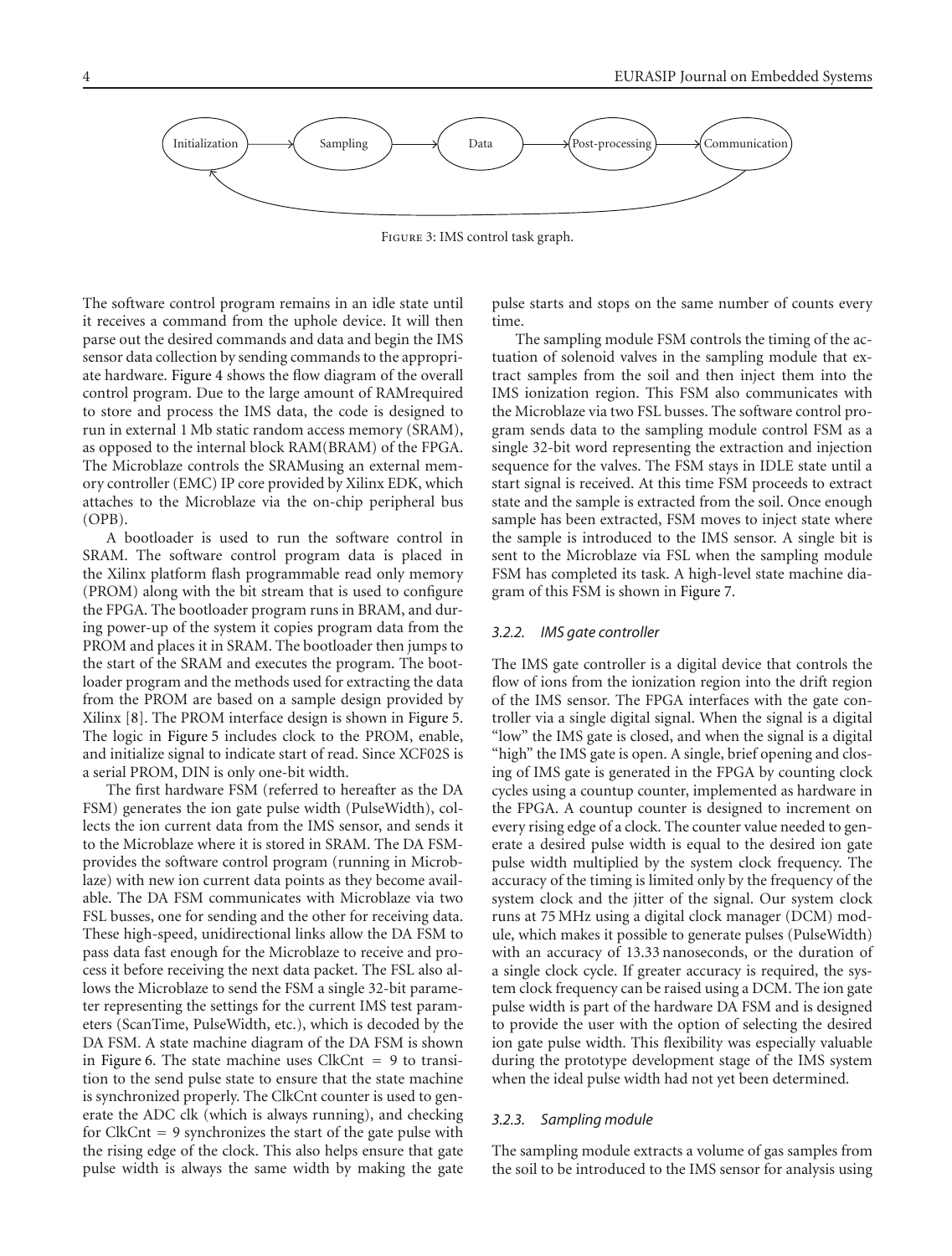

Implemented in hardware



latching solenoid valves [9]; it can be run in "single injection mode" in which a single sample is extracted, injected, and analyzed or in continuous mode in which a continuous stream of sample is injected into the IMS for analysis. These valves are controlled by swapping the high and low terminals and sending 20-millisecond, 5-V pulses to change the open/close state. As these valves could not be driven directly from the FPGA, which is only capable of driving 24 mA of current at a maximum of 3.75 V, a half-H bridge (Texas Instruments SN754410NE) is used to drive the valves. The control signals for the valves are generated by the sampling module FSMas described above. The timing of state transitions is achieved by counting clock cycles with a countup counter in the same manner as for the gate controller. The sampling module control code was written in VHDL and is designed to allow for flexibility in the duration of the extraction and injection states, so that the system can be optimized for differing environmental conditions. A single 32-bit control word contains extraction time (ExtractTime), injection time (InjectTime), and continuous or single injection mode.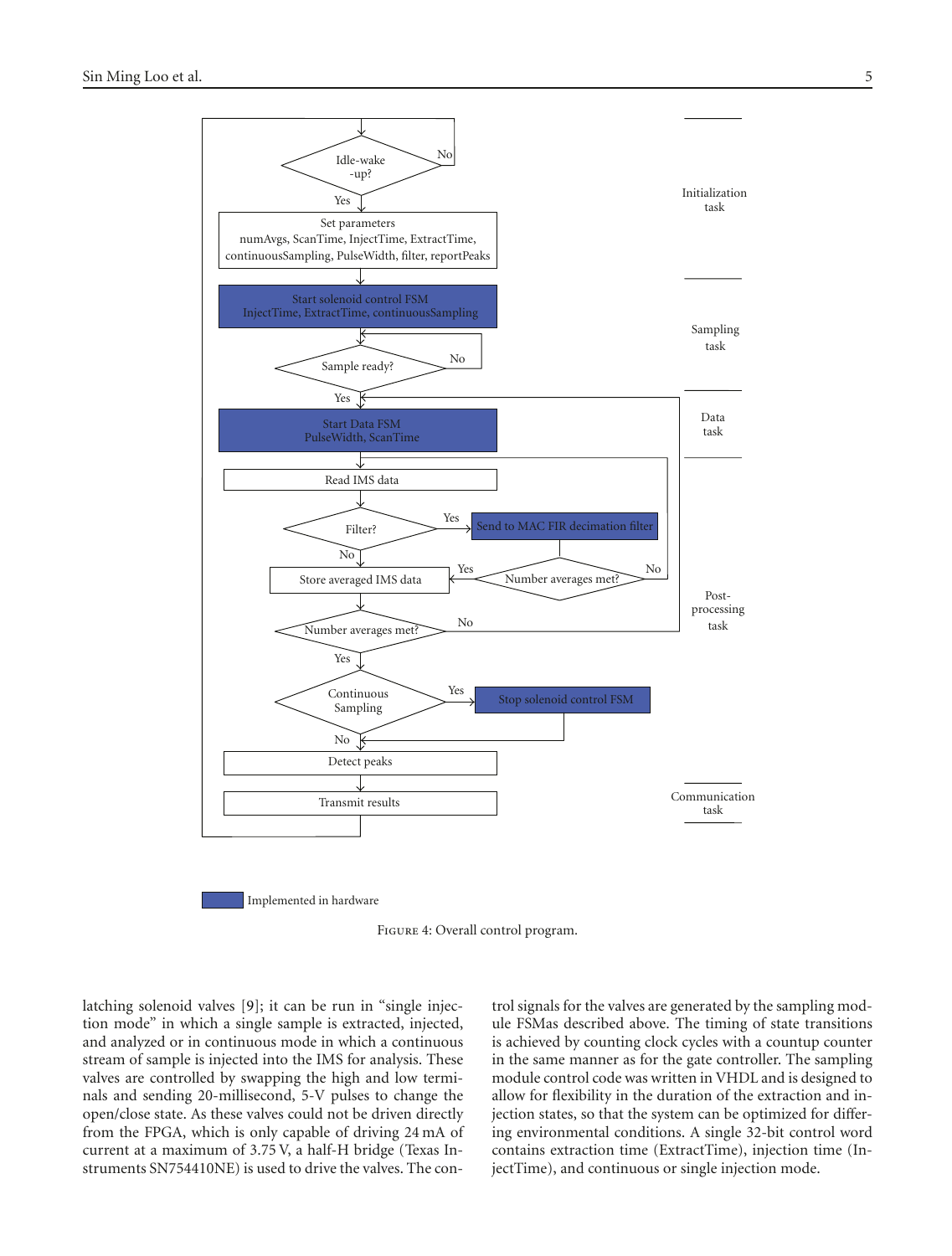

Figure 5: Logic for bootloader.



Figure 6: DA FSM state machine diagram.

## *3.2.4. Data acquisition and processing*

The data acquisition process involves the following stages: amplification, digitization, and processing of the ion current. These stages are described below.

#### *Preamplification*

An inverting opamp configuration with a  $10<sup>9</sup>$  gain factor was used to amplify the subnano Amp ion current signal from the IMS and convert it to a voltage before ADC.

## *Analog-to-digital conversion*

For ease of implementation, an off-the-shelf successiveapproximation register (SAR) ADCwas used for ADC (ADS7818, TI). All noise filtering is applied during postprocessing to ensure that as much of the IMS signal remains intact as possible. The ADS7818 interfaces with the FPGA via a 3-wire serial peripheral interface (SPI) protocol. The data are collected from the ADS7818 in a 12 bit shift-register. The DA FSMcollects data from the ADS7818 and sends them to the Microblaze via FSL for processing and storage in SRAM every 2.1 microseconds (ScanTime). It is noted that ADS7818 has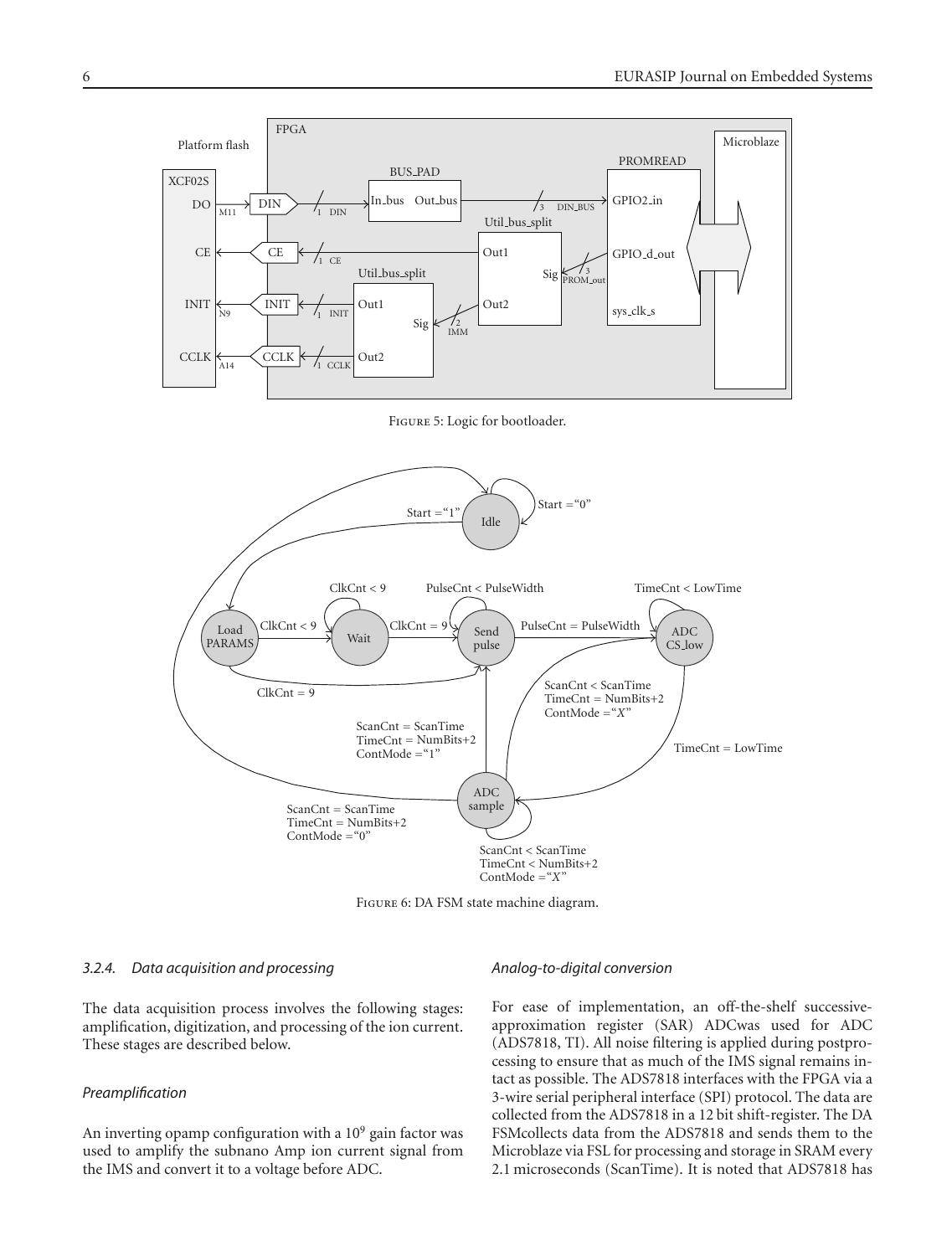

Figure 7: Sampling module FSM state machine diagram.

top sampling rate of 500 K samples/second. Although this is likely not needed for the system, it can be used to enhance noise filtering by pushing the noise frequency further out in the frequency spectrum, thus making the noise easier to filter.

## *Real-time processing*

To improve analyte identification ability, it is important to remove as much of the noise in the ion current readings as possible without removing valid content. Therefore, multiple scans of the IMS spectra are averaged to filter out system noise. After data collected by the hardware FSM are sent to Microblaze, averages are performed in real time and stored in external SRAM. The number of scans to be averaged is a variable selected by the user via the uphole device.

The second area of real-time processing performed in the FPGA and Microblaze is decimation filtering. The decimator is designed using finite impulse response (FIR) filtering techniques. The filter coefficients used in this design were calculated using Matlab (MathWorks, Natick , MA) filter design tools [10]. The user selects the windowing method used to calculate the coefficients, the number of taps, the cutoff frequency and filter gain, and whether symmetric coefficients are desired. The Hamming window was used, and a 65-order (65 taps) filter was selected with a gain of 1 and a cut-off equal to 10 kHz. Since IMS signal has bandwidth of less than 10 kHz, a decimation factor of 10 was chosen to bring the sampling rate down to ∼50 kHz, as this is an appropriate sampling rate for the IMS. The design tool was configured to generate the coefficients as unsigned 16-bit values to facilitate the integration of the coefficients into FPGA filter implementation. In this implementation, oversampling (500 K samples/second and decimated to 50 kHz) is used as an attempt to reduce noise due to the antenna created by the wiring in the probe and support cables to the uphole system components.

The decimator is implemented in this design using the Xilinx Logicore multiply accumulate finite impulse response v5.1 (MACFIR) core attached to Microblaze via a send FSL

and a receive FSL [11]. The MACFIR is a highly configurable and highly efficient core that is included with the Xilinx ISE tools.

#### *Postprocessing*

Postprocessing of IMS data may be performed in the FPGA prior to sending the data uphole, or after the data have been collected by the uphole device. Once the noise has been removed from the signal, the data can be processed to identify the analytes present in the sample. An important step in this identification process is peak detection. The peak detection algorithm is implemented as a software routine written in C running on Microblaze. The detection algorithm allows the number of nearest neighbors to be passed in as an input parameter to allow the routine to be altered according to the types of compounds being detected, the widths of the peaks being detected, and so that the number of unwanted peak detections that occur due to noise can be reduced. In addition, a noise floor threshold parameter is used that limits peaks detected to those occurring above that threshold. This is necessary even after applying noise filtration techniques because a certain amount of noise will nearly always be allowed to pass through the noise filter. The algorithm for the autodetermination of the noise floor threshold uses the initial ∼1 millisecond of data to determine the threshold by storing the largest value during this interval as the threshold. This method assumes that no peaks occur during this interval, and the detected current is only due to DC offset and noise. If this is not the case, then the threshold would need to be provided directly or the algorithm can be altered as needed.

Once the IMS sensor system is fully characterized and calibrated, a table of mobility values will be stored in the system. The peak locations (along with pressure and temperature measurements) will allow analytes to be identified by calculating the reduced ion mobility values associated with the peaks and comparing them to the values stored in the table. The results will then be sent to the uphole device.